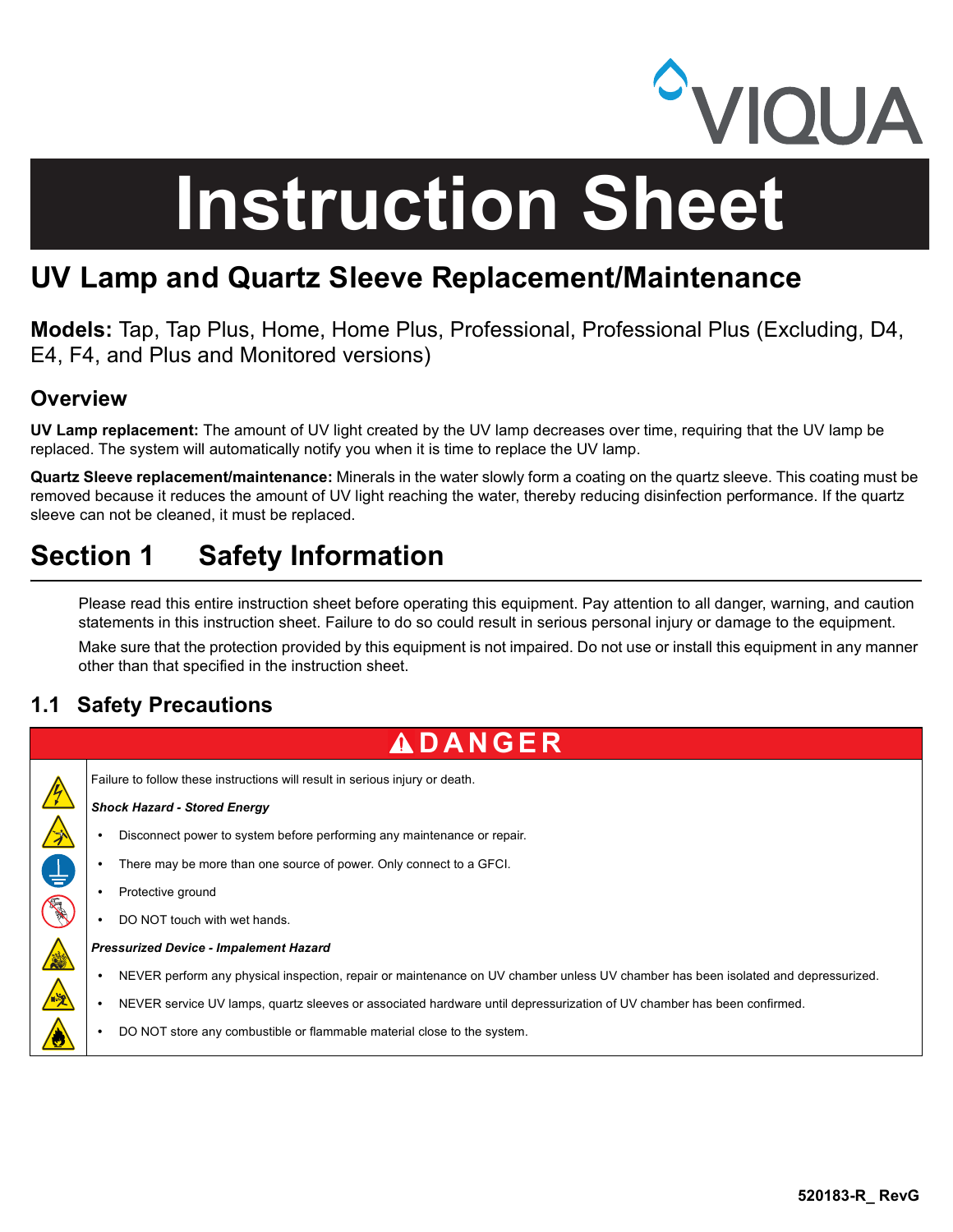## Safety Information

| <b>AWARNING</b>                                                                                                                                                                                                                                                                                                                  |
|----------------------------------------------------------------------------------------------------------------------------------------------------------------------------------------------------------------------------------------------------------------------------------------------------------------------------------|
| Failure to follow these instructions could result in serious injury or death.                                                                                                                                                                                                                                                    |
| <b>UV Light Hazard</b>                                                                                                                                                                                                                                                                                                           |
| ALWAYS use UV protective gear, including gloves and UV safety glasses.                                                                                                                                                                                                                                                           |
| NEVER look directly at illuminated UV lamp, even when using protective gear.                                                                                                                                                                                                                                                     |
| NEVER illuminate UV lamp outside of the UV chamber.                                                                                                                                                                                                                                                                              |
| If accidental exposure occurs, immediately cool affected area and consult physician.                                                                                                                                                                                                                                             |
| <b>Contamination Hazard</b>                                                                                                                                                                                                                                                                                                      |
| If UV lamp breaks, avoid inhalation, ingestion, or exposure to eyes and skin. Wear appropriate clothing and personal protective equipment.                                                                                                                                                                                       |
| NEVER use a vacuum cleaner to clean up broken UV lamps as this will scatter the mercury. Obey local regulations and guidelines for the removal<br>and disposal of mercury waste.                                                                                                                                                 |
| WARNING: This product can expose you to chemicals including Phthalates, which are known to the State of California to cause cancer and birth<br>defects or other reproductive harm. For more information go to www.P65Warnings.ca.gov.                                                                                           |
| <b>ACAUTION</b>                                                                                                                                                                                                                                                                                                                  |
| Failure to follow these instructions could result in minor or moderate injury.                                                                                                                                                                                                                                                   |
| <b>Thermal Hazard</b>                                                                                                                                                                                                                                                                                                            |
| Allow UV lamps, UV chamber to cool for a minimum of 10 (ten) minutes before handling.                                                                                                                                                                                                                                            |
| When there is no water flow, the water in the chamber will become hot. To prevent scalding, allow the system to cool for 10 minutes before<br>draining the system.                                                                                                                                                               |
| <b>Personal Injury Hazard</b>                                                                                                                                                                                                                                                                                                    |
| UV lamps and quartz sleeves are fragile. Do not strike, bend or apply pressure, or they will break.                                                                                                                                                                                                                              |
| DO NOT handle UV lamps or quartz sleeves with bare hands. Wear rubber or latex gloves to handle previously installed UV lamps and soiled<br>quartz sleeves to protect against contaminants. Wear cotton gloves to handle new UV lamps and clean quartz sleeves.                                                                  |
| <b>Hg Exposure</b>                                                                                                                                                                                                                                                                                                               |
| The UV lamp contains mercury. If the lamp breaks, then avoid inhalation or ingestion of the debris and avoid exposure to eyes and skin. Never use<br>a vacuum cleaner to clean up a broken lamp as this may scatter the spilled mercury. Obey local regulations and guidelines for the removal and<br>disposal of mercury waste. |
| TICE                                                                                                                                                                                                                                                                                                                             |
|                                                                                                                                                                                                                                                                                                                                  |

- RE
- Read and understand this Instruction Sheet before operating and performing any maintenance on this equipment.

### System Protection

To protect the Controller, a UL 1449 certified (or equivalent) transient voltage surge suppressor is strongly recommended.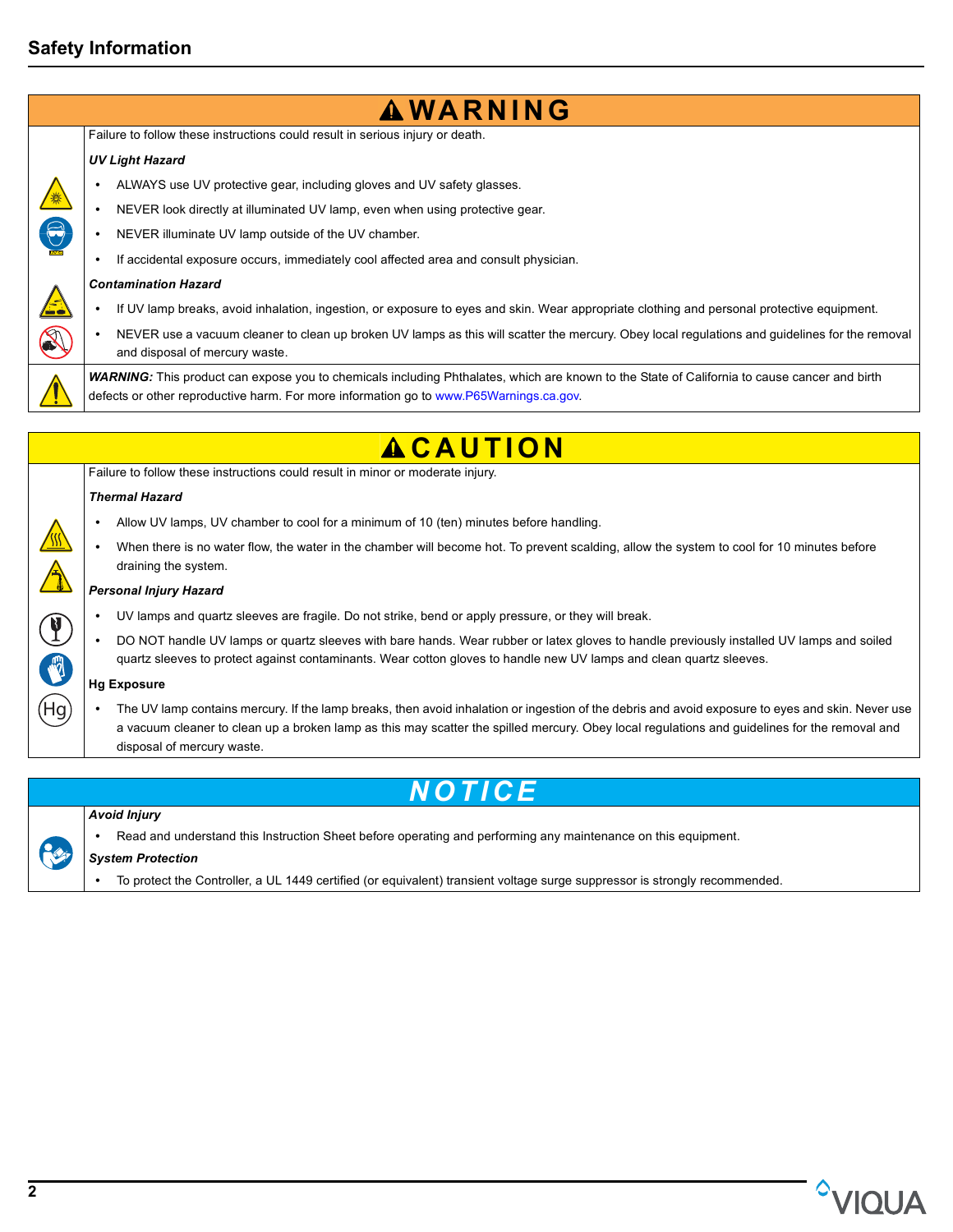# Section 2 Maintenance



- **AWARNING**
- Always disconnect power before performing any work on the disinfection system.
- Always shut-off water flow and release water pressure before servicing.
- Replace the UV lamp annually (or biennially if seasonal home use) to ensure maximum disinfection.
- Always drain the chamber when closing a seasonal home or leaving the unit in an area subject to freezing temperatures.

## 2.1 Replacing UV Lamp

# <u>N O T I C E</u>

#### Do not use water during replacement of UV lamp.

The amount of UV light created by the UV lamp decreases over time, requiring that the UV lamp be replaced. The system will automatically notify you when it is time to replace the UV lamp.

Note: Not applicable to TAP systems.

#### Procedure:



 Close main water supply to the UV System, and then open a tap downstream of the UV System to release pressure.



 Disconnect main power source and allow the unit to cool for 10 minutes.

Note: Ensure there is no other power source connected such as, Solenoid Junction Box.



- Remove the UV lamp connector.
- Note: Follow illustration that shows your specific connector.



• Remove the UV lamp.



- Re-insert the new UV lamp inside the quartz sleeve.
- Attach the connector to the UV lamp and note that the connector will only allow correct installation in one position.



- Place and tighten the UV lamp connector.
- Follow illustration that shows your specific connector.



• Plug the unit back to the power source. Reset the end of lamp timer alarm back to 365 days.

Note: Not applicable to TAP systems.

Open the inlet valve slowly.



 Close the downstream tap once the UV chamber is filled with water, and inspect for any leakages.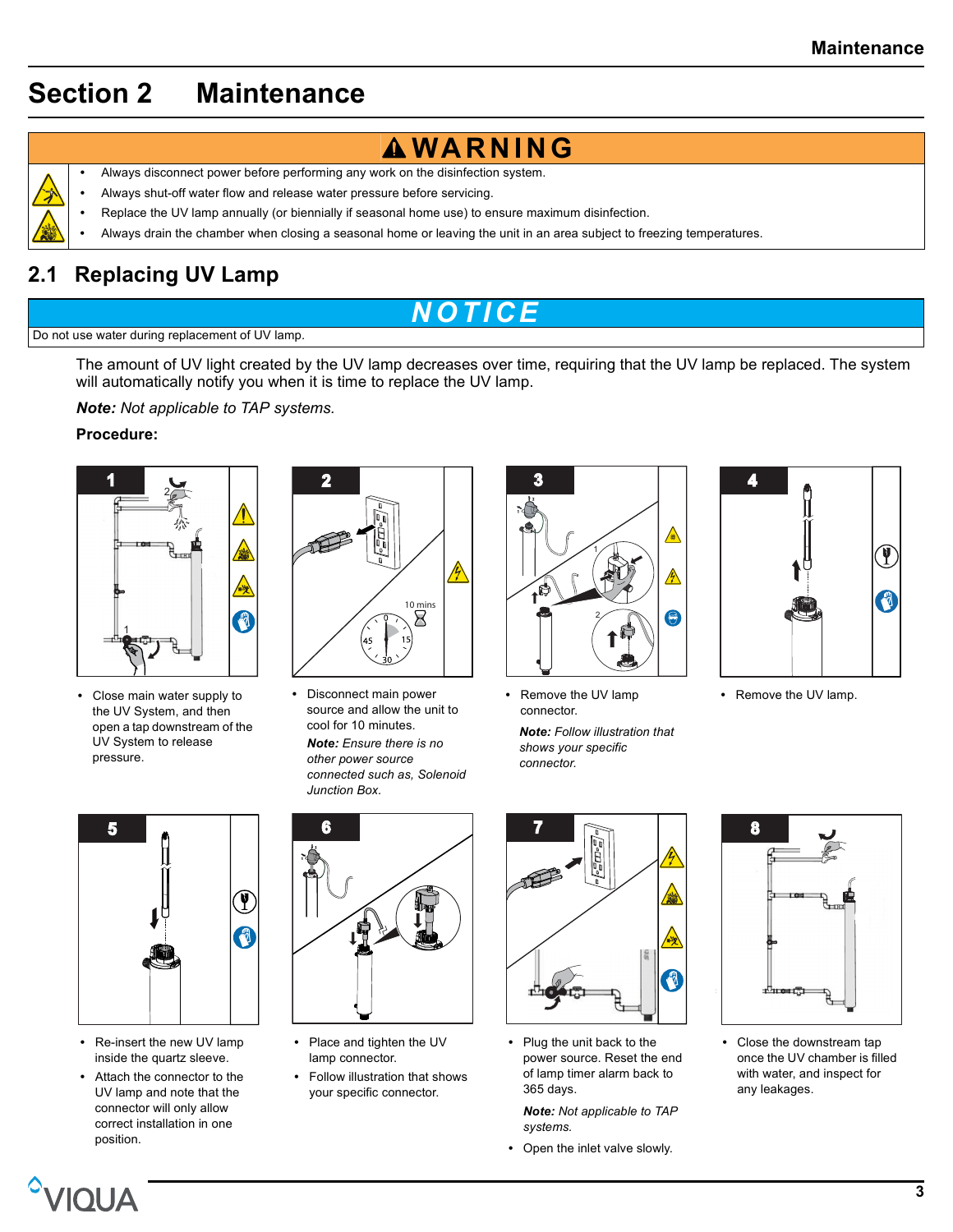## 2.2 Cleaning and Replacing Quartz Sleeve

Note: Minerals in the water slowly form a coating on the quartz sleeve. This coating must be removed because it reduces the amount of UV light reaching the water, thereby reducing disinfection performance. If the sleeve can not be cleaned, it must be replaced.

#### Prerequisites:

- Shut off water supply and drain all lines.
- Remove the UV lamp. Refer to Section 2.1.

#### Procedure:



All models:

- Remove the top retaining nut and O-ring.
- Remove the bottom retaining nut, Spring and loosen the Oring to drain the water.

Note: Ensure that the quartz sleeve does not slide through.



• Remove the quartz sleeve from the UV chamber.



 Clean the quartz sleeve with a cloth soaked in CLR, vinegar or some other mild acid and then rinse with water.



All models:

- Re-insert the quartz sleeve with O-ring(s), Spring, and retaining nut(s).
- Hand tighten the retaining nut(s), taking care not to over-tighten.
- When service is complete, assemble the prerequisites in the reverse order of disassembly.
- Perform the disinfection procedure. Refer to Owner's Manual.